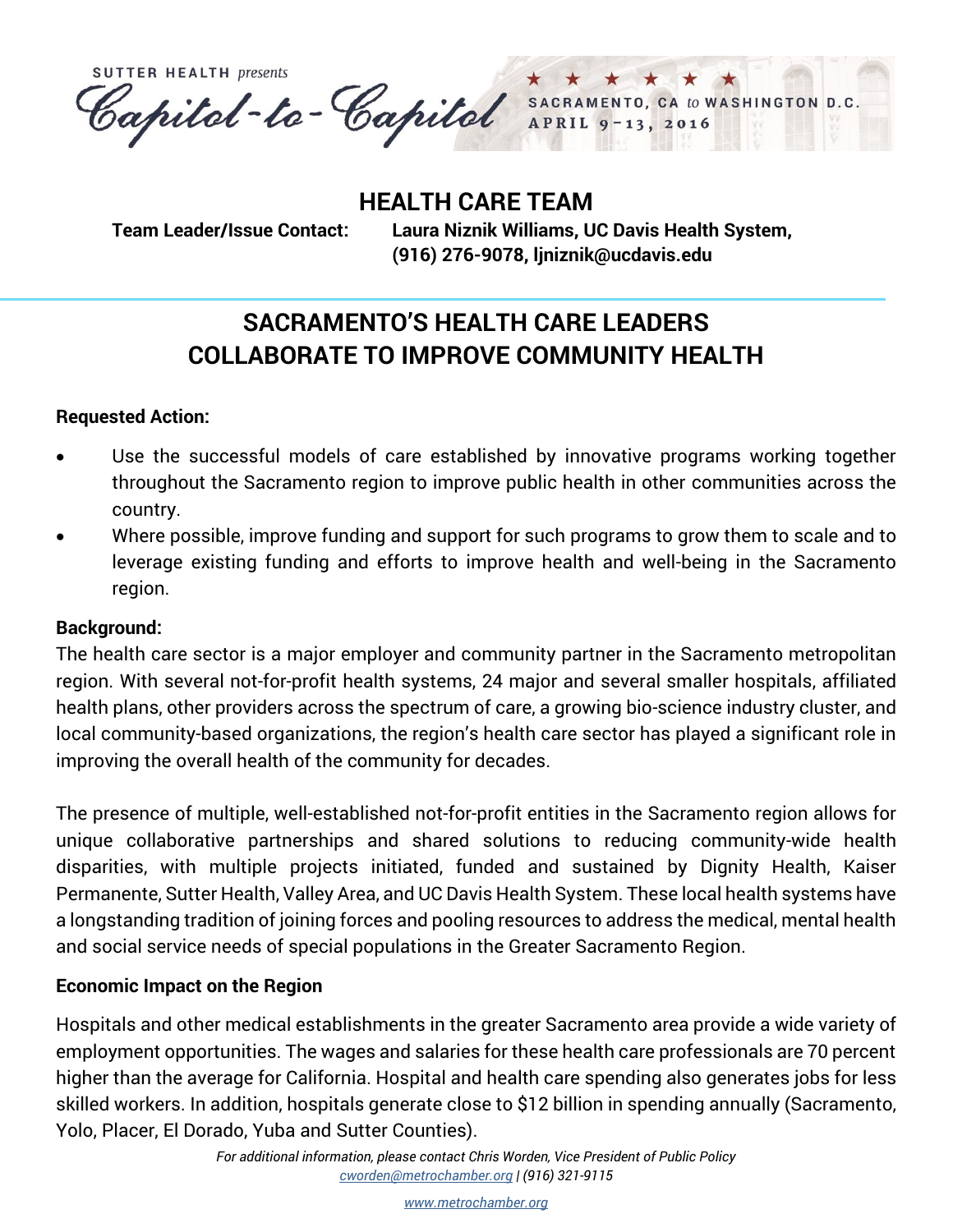**SUTTER HEALTH presents** Capital-te-Capital SACRAMENTO, CA to WASHINGTON D.C.

Physicians are also vital to the health and economic wellbeing of the region and are substantial contributors to the state and federal tax base. According to a 2009 report, California office-based physicians created a total of \$137.5 billion in revenue, supported 458,397 jobs, and contributed \$106.3 billion in wages and benefits for employees.

## **Working Together to Improve Care Inside and Outside the Hospital Setting**

Good health is not dependent on medical care in hospitals and clinics alone. That's why local health systems are joined by other prominent local health organizations in investing in community-based organizations throughout the region that provide direct services and social supports to people in need. From tackling human trafficking issues to addressing homelessness, from providing asthma education and outreach to ensuring access to healthy foods, together the health systems support more than 500 local organizations annually.

Combined, Dignity Health, Kaiser Permanente, Sutter Health, Valley Area, and UC Davis Health System reinvest close to \$1.5 billion of community benefit in services for the uninsured and underserved in the communities they serve, including charity care and unreimbursed medical costs from Medicare and Medicaid. California's Medicaid program, Medi-Cal, reimburses providers well below cost reimbursing hospitals - about \$.68 per \$1 of cost (not charges). Even with one in every three Californians and 50% of children on Medi-Cal, California's Medi-Cal reimbursement rates rank 49th in the nation. This continued underfunding impacts the overall health delivery system and creates cost shifts to businesses through higher commercial insurance rates. In addition to the unreimbursed costs for medical care, these four local health systems underwrite more than \$200 million in annual support for medical research, community education, and direct program services.

# **Among the many successful programs launched and sustained throughout the Sacramento region are:**

## *Supporting Federally Qualified Health Centers and Community-Based Care*

Through direct financial support, program support, shared staffing, loaned office space, equipment donations, and other joint ventures, the region's not-for-profit health systems support local community clinics, including the establishment and expansion of Federally Qualified Health Centers (FQHCs) such as WellSpace Health, Elica Health, CARES Community Health, Sacramento Native American Health Center, and CommuniCare Health Centers. The FQHCs and community clinics provide integrated care for meeting physical and mental health needs, as well as addiction treatment and dental care. Combined, community clinics provide more than 120,000 patient care visits annually.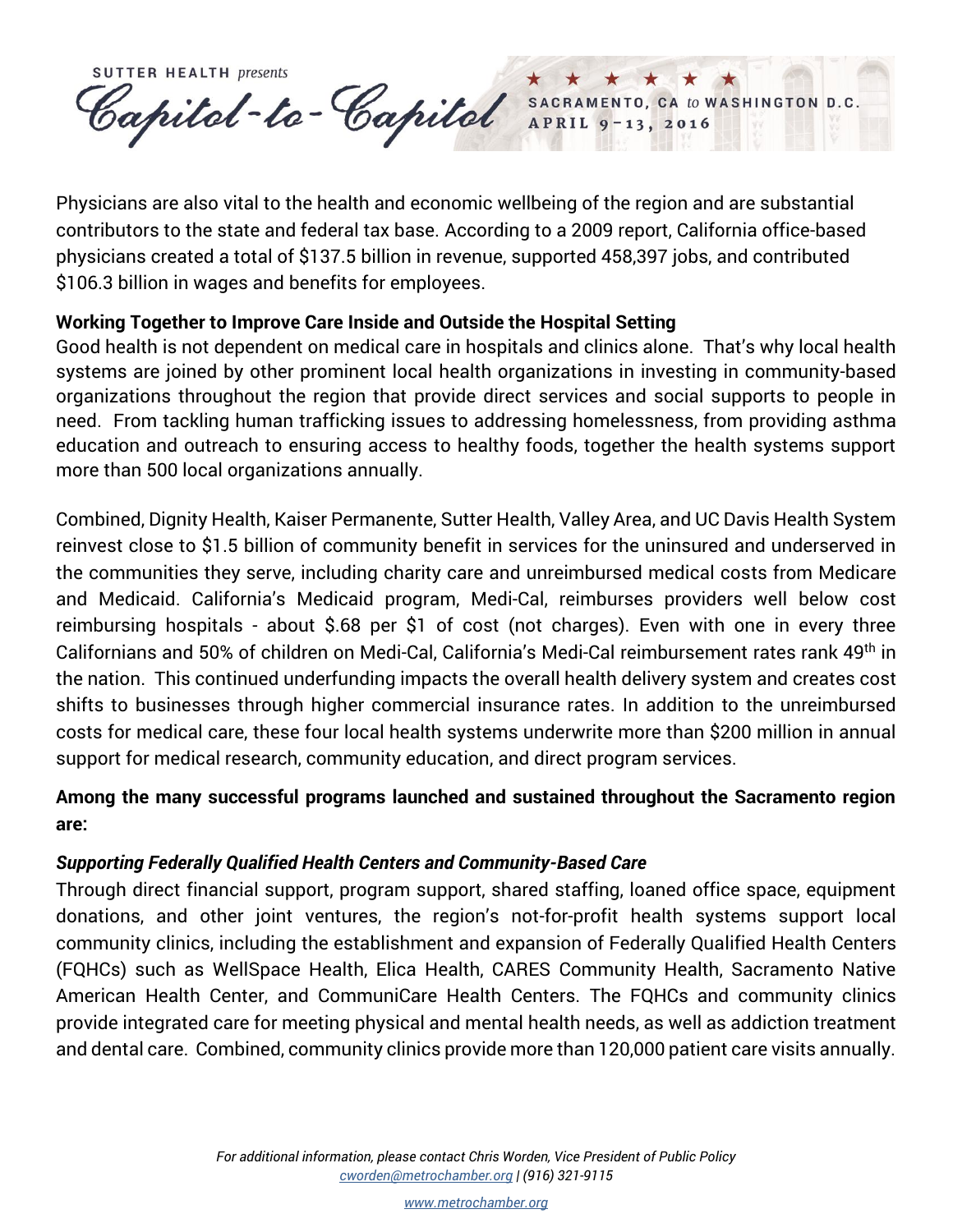**SUTTER HEALTH presents** Capitel-te-Capitel SACRAMENTO, CA to WASHINGTON D.C.

The health systems also partner with Sierra Health Foundation on the Safety Net Learning Institute, which is offered to all community health centers in the region. The Learning Institute convenings provide in-depth education on the important issues of today's health care environment, implementation of ACA, and the significant roles that community health centers will play in the future of the region's health care delivery system.

#### *Connecting Families to Health Insurance Coverage*

In 1998, the four health systems, government entities and community organizations joined together to launch a community wide "culture of coverage" for children in Sacramento. This steadfast support evolved into what is known today as Sacramento Covered, a public-private partnership responsible for helping to insure thousands of children and their families each year and directly benefiting more than 50,000 individuals over the life of the program. Sacramento Covered, now working in El Dorado, Placer, Sacramento, Sutter and Yuba counties, has expanded its core outreach and enrollment functions by helping local families navigate new health insurance coverage options and providing education. Patient Navigators, located in many local hospital Emergency Departments, provide onsite assistance to patients prior to discharge to connect/reconnect patients with their Primary Care Provider and other services. These Navigators also assist in determining eligibility for patients with no coverage, assist with retention of coverage, and provide assistance with other public benefits such as CalFresh.

## *Planning for the Region's Growth, Health and Vitality*

Since 1996, local not-for-profit health systems have worked in partnership to conduct community health needs assessments (CHNA) with a shared vision toward increasing health equity. As the process has evolved, the health systems have adopted a data-driven, outcome-oriented, systematic approach toward assessing key determinants of health status in such areas as prevention, access, chronic disease, mental health and substance abuse, and the social determinants of health. The process exceeds the current requirements under the ACA and actively solicits input from health plans, community-based organizations, civic and business groups, government representatives, and educational institutions. Collaborating creates efficiencies and allows for more robust data gathering and analysis. The four health systems then work strategically to develop innovative solutions, build regional capacity, and improve individual health outcomes without duplicating efforts.

## *Helping Local Homeless Transition to Independence*

Started in 2005, the Interim Care Program (ICP) was developed and funded by the four local health systems and the County of Sacramento as a response to the medical and shelter needs of homeless individuals upon discharge from the hospital. ICP offers food, shelter, health care coordination and